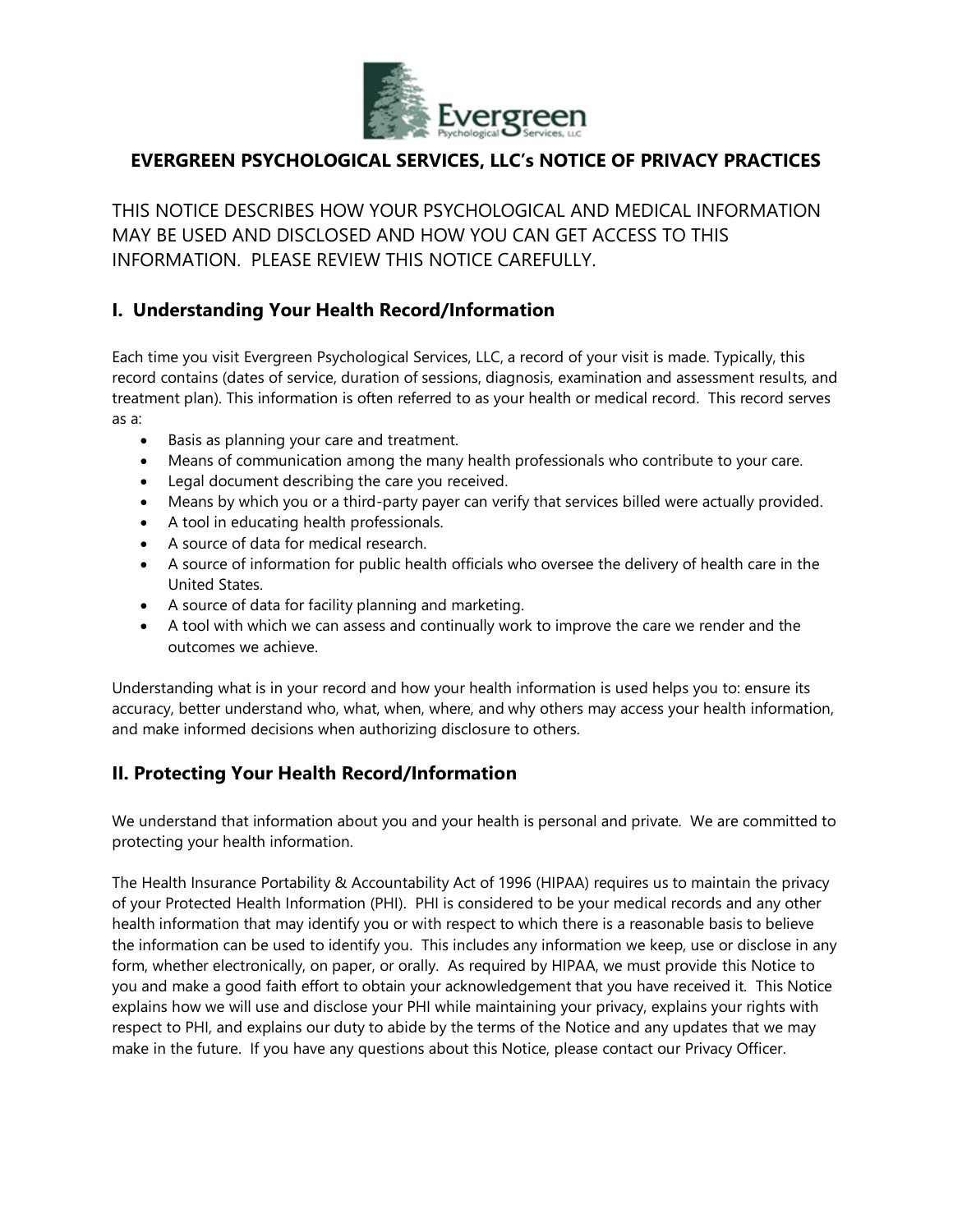

# **III. Use and Disclosure of Your Health Record/Information**

- Under the law, Evergreen Psychological Services, LLC is permitted to *use* or *disclose* your *PHI* with or without authorization for *treatment, payment, and health care operations purposes.*
- *Treatment* is the provision, coordination, or management of health care and related services for an individual by one or more health care providers, including consultation between providers regarding a patient and referral of a patient by one provider to another. An example of treatment would be when we consult with another health care provider, such as your family physician or another psychologist/therapist.
- *Payment* includes activities such as obtaining payment for services, confirming health plan coverage benefits, and billing or collecting for the provision of health care to an individual. Examples of payment are when we disclose your PHI to your health insurer to obtain reimbursement for your health care or to determine eligibility or coverage.
- *Health Care Operations* include quality assessment and improvement activities, competency assurance activities, conducting or arranging for medical reviews, specified insurance functions, business planning, and general administrative activities. Examples of health care operations are business-related matters such as audits and administrative services, case management, and care coordination.

In addition, we may disclose your health information for certain health care operations of other entities; however, we will only disclose your information under the following conditions: (a) the other entity must have, or have had in the past, a relationship with you; (b) the health information used or disclosed must relate to that other entity's relationship with you; and (c) the disclosure must only be for one of the following purposes: (i) quality assessment and improvement activities; (ii) population based activities relating to improving health or reducing health care costs; (iii) case management and care coordination; (iv) conducting training programs; (v) accreditation, licensing, or credentialing activities; or (vi) health care fraud and abuse detection or compliance.

Other permitted uses and disclosures include:

- As required by Law.
- Business Associates There are some services that require the use of outside people and entities. Examples of these "business associates" include Evergreen Psychological Services, LLC's accountants, consultants, and attorneys. We may disclose your health information to our business associates so that they can perform the job that we asked them to do. To protect your health information; however, we require the business associates to appropriately safeguard your information.
- Notification We may use or disclose information to notify or assist in notifying a family member, personal representative, or another person responsible for your care, of your location and general condition. If we are unable to reach your family member or personal representative, then we may leave a message for them at the phone number that they have provided us.
- Communication with Family We may disclose to a family member, other relative, close personal friend or any other person involved in your healthcare, health information relevant to that person's involvement in your care or payment related to your care.
- Research We may disclose information to researchers when certain conditions have been met.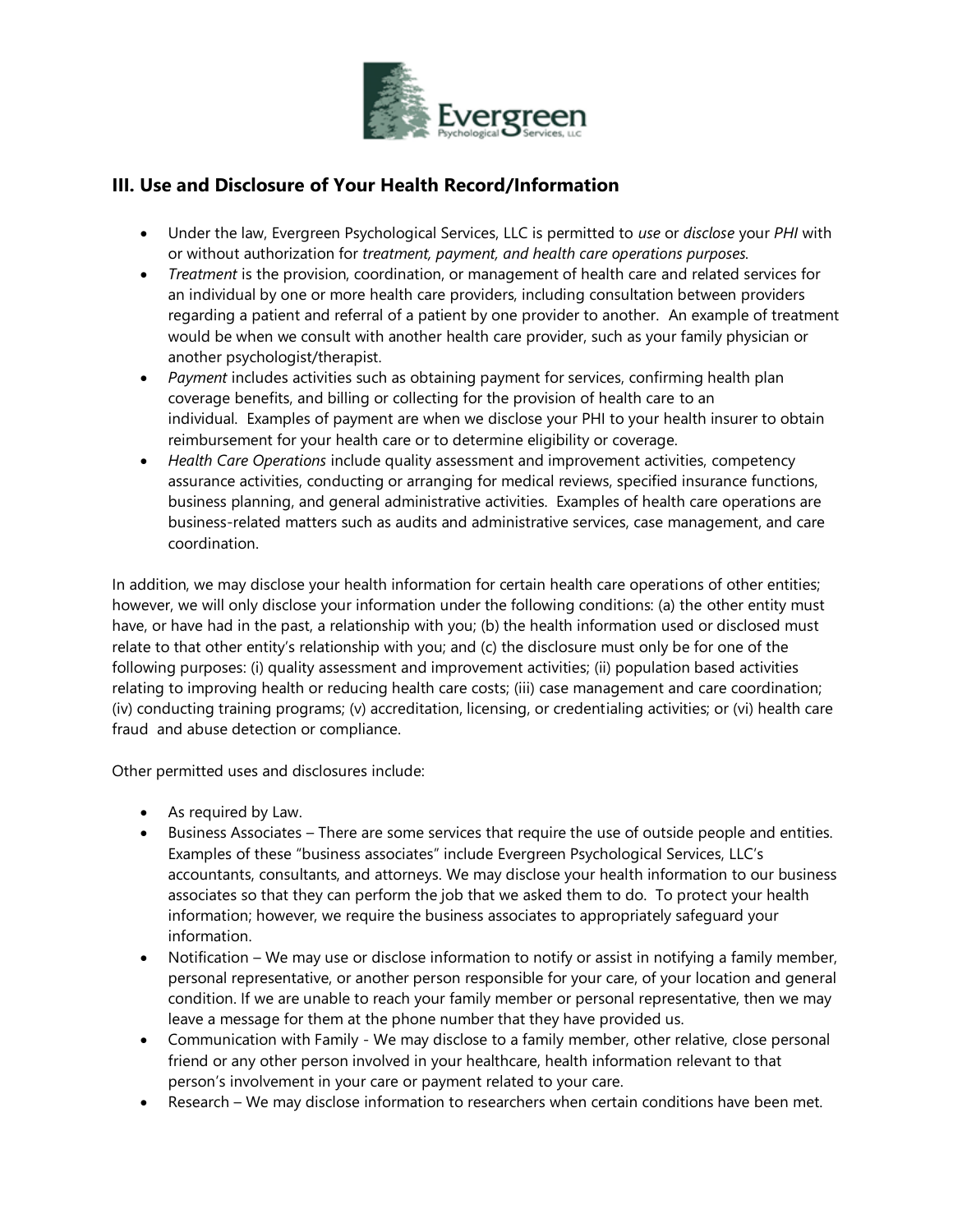

- Marketing We may contact you regarding your treatment, to coordinate your care, or to direct or recommend alternative treatments, therapies, healthcare providers, or settings. In addition, we may contact you to describe a health-related product or service that we provide and may be of interest to you, and the payment for such product or service.
- Workers Compensation We may disclose health information to the extent authorized by and to the extent necessary to comply with laws relating to workers compensation or other similar programs established by law.
- Public Health Activities– We may disclose your health information to public health or legal authorities charged with preventing or controlling disease, injury, or disability.
- Child Abuse If your psychologist/therapist believes that a child is a victim of child abuse or neglect, your psychologist/therapist must report this belief to the appropriate authorities.
- Adult and Domestic Abuse If your psychologist/therapist believes or has a reason to believe that an individual is an endangered adult, he/she must report this belief to the appropriate authorities.
- Health Oversight Activities If the Indiana Attorney General's Office (who oversees complaints brought against psychologists/therapists instead of the Indiana Sate Psychology Board) is conducting an investigation into Evergreen Psychological Services, LLC, then we are required to disclose PHI upon receipt of a subpoena.
- Law Enforcement We may disclose health information for law enforcement purposes, as required by law or in response to a valid subpoena.
- Judicial and Administrative Proceedings If you are involved in a court proceeding and a request is made for information about the professional services your psychologist/therapist provided you and/or the records thereof, such information is privileged under state law, and your psychologist/therapist will not release information without written authorization from you or your legally appointed representative or a court order. The privilege does not apply when you are being evaluated by a third party or where the evaluation is court ordered. You will be informed in advance if this is the case.
- Serious Threat to Health or Safety If you communicate to your psychologist/therapist an actual threat of violence to cause serious injury or death against a reasonably identifiable victim or victims or if you display conduct or make statements indicating an imminent danger that you will use physical violence or use other means to cause serious personal injury or death to others, your psychologist/therapist may take the appropriate steps to prevent that harm from occurring. If your psychologist/therapist has a reason to believe that you present an imminent, serious risk of physical harm or death to yourself, your psychologist/therapist may need to disclose information in order to protect you. In both cases, your psychologist/therapist will only disclose what he/she feels is the minimum amount of information necessary.
- When the Use and Disclosure Without Your Consent or Authorization is Allowed Under Other Sections of Section 164.512 of the Privacy Rule and the State's Confidentiality Law- This includes certain narrowly-defined disclosures to law enforcement agencies, to a health oversight agency (such as HHS or a state department of health), to a coroner or medical examiner, for public health purposes related to disease or FDA-regulated products, or for specialized government functions such as fitness for military duties, eligibility for VA benefits, and national security and intelligence. There may be additional disclosures of PHI that your psychologist/therapist is required or permitted by law to make without your consent or authorization; however, the disclosures listed above are the most common.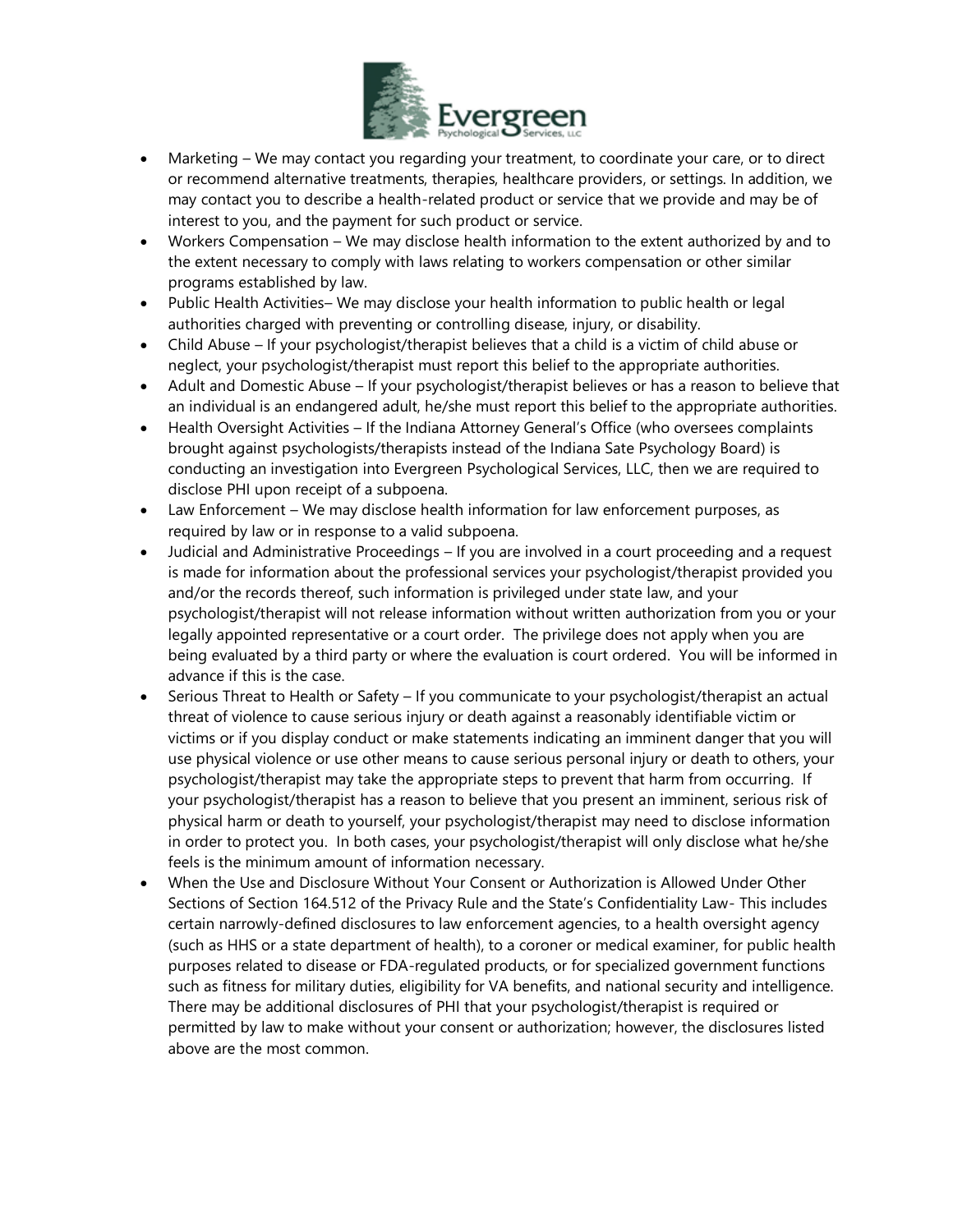

We will reasonably limit the use and disclosure of your PHI to the minimum amount necessary to accomplish the intended purpose. We will safeguard your health information against inappropriate use and disclosure consistent with applicable law.

# **IV. Other Uses and Disclosures Requiring Authorization**

Most uses and disclosures of psychotherapy notes, uses and disclosures of PHI for marketing purposes (other than the health-related communications listed above), and disclosures that constitute a sale of PHI require your written authorization.

Other uses and disclosures not described in this Notice (or otherwise permitted or required by law) will be made only by your written authorization. You may revoke such authorization in writing and we are required to honor and abide by that written request, except for actions we have already taken relying on your authorization.

If we have HIV or substance abuse information about you, we cannot release that information without a specific, signed written authorization from you. In order to disclose these types of records for purposes of treatment or payment, we will have to have both your signed Consent and a specific written Authorization that complies with the law governing HIV or substance abuse records.

Your psychologist/therapist will obtain an authorization from you before using or disclosing PHI in a way that is not described in this Notice.

### **V. Your Rights**

Although your health record is the physical property of Evergreen Psychological Services, LLC, the information in your health record belongs to you. You have the following rights:

*Right to Restrict Disclosures* – You have the right to request restrictions on certain uses and disclosures of PHI. We ask that such requests be made in writing on a form provided by Evergreen Psychological Services, LLC. Although we will consider your request with regards to the use of your health information, please be aware that we are under no obligation to accept it or abide by it unless the disclosure is to a health plan for purposes of carrying out payment or healthcare operations (and is not for treatment purposes) and the PHI pertains solely to a healthcare item or service for which you paid out of pocket in full.

*Right to Receive Confidential Communications by Alternative Means and at Alternative Locations* – You have the right to request and receive confidential communications of PHI by alternative means and at alternative locations. For example, you may not want a family member to know that you are seeing us. At your request, we will send your bills to another address. Such a request must be made in writing, and submitted to the Privacy Officer. We will attempt to accommodate all reasonable requests.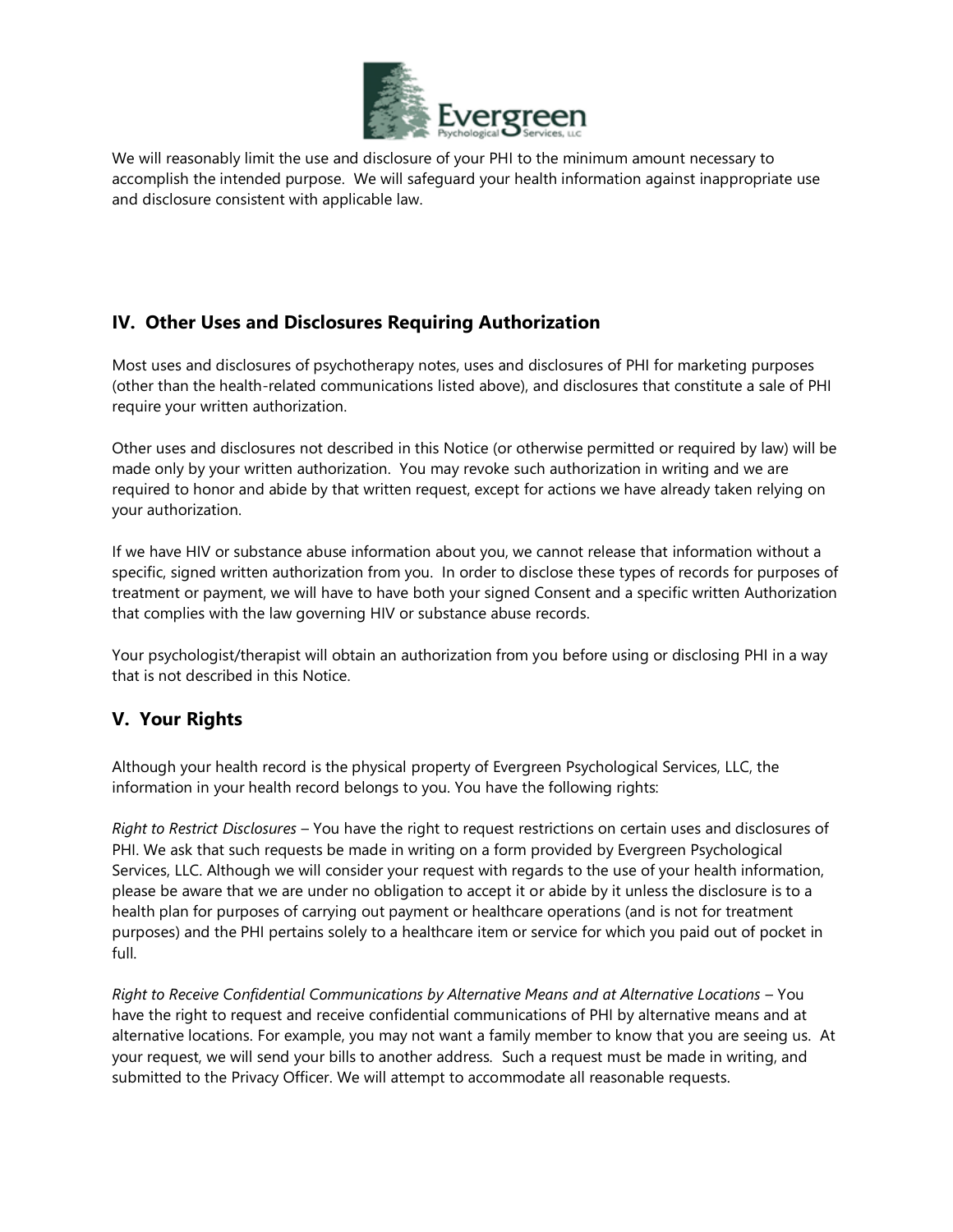

*Right to Inspect and Copy* – You have the right to inspect or obtain a copy (or both) of PHI in your mental health and billing records used to make decisions about you for as long as the PHI is maintained in the record. Your psychologist/therapist may deny your access to PHI under certain circumstances but in some cases, you may have this decision reviewed. At your request, your psychologist/therapist will discuss with you the details of the request and denial process. You may make such requests orally or in writing; however, in order to better respond to your request, we ask that you make such requests in writing by completing the Evergreen Psychological Services, LLC standard form.

*Right to Amend* – You have the right to request an amendment of PHI for as long as the PHI is maintained in the record. Such requests must be made in writing, and must provide a reason to support the amendment. Your psychologist/therapist may deny your request. At your request, your psychologist/therapist will discuss with you the details of the amendment process.

*Right to an Accounting* – You generally have the right to receive an accounting of disclosures of PHI (not to exceed 6 years). We ask that such requests be made in writing on a form provided by Evergreen Psychological Services, LLC. Please note that an accounting will not apply to any of the following types of disclosures: disclosures made for reasons of treatment, payment, or health care operations; disclosures made to you or your legal representative, or any other individual involved with your care; disclosures to correctional institutions or law enforcement officials; and disclosures for national security purposes. You will not be charged for your first accounting request in any 12-month period; however, for any requests that you make thereafter, you will be charged a reasonable fee. At your request, your psychologist/therapist will discuss with you the details of the accounting process.

*Right to a Paper Copy* – You have the right to obtain a paper copy of this Notice from us upon request, even if you have agreed to receive the notice electronically.

*Right to Restrict Disclosures When You Have Paid for Your Care Out-of-Pocket.* You have the right to restrict certain disclosures of PHI to a health plan when you pay out of pocket, in full, for psychological services.

*Right to Revocation* – You may revoke an authorization to use or disclose health information, except to the extent that action has already been taken. Such a request must be made in writing.

*Right to Be Notified if There is a Breach of Your Unsecured PHI.* You have a right to be notified if: (a) there is a breach (a use of disclosure of your PHI in violation of the HIPAA Privacy Rule) involving your PHI; (b) that PHI has not been encrypted to government standards; and (c) a risk assessment fails to determine that there is a low probability that your PHI has been compromised.

#### **VI. Evergreen Psychological Services, LLC's Duties**

We are required by law to maintain the privacy of PHI and to provide you with a notice of legal duties and privacy practices with respect to PHI.

We reserve the right to change the privacy policies and practices described in this Notice. Unless we notify you of such changes, we are required to abide by the terms currently in effect.